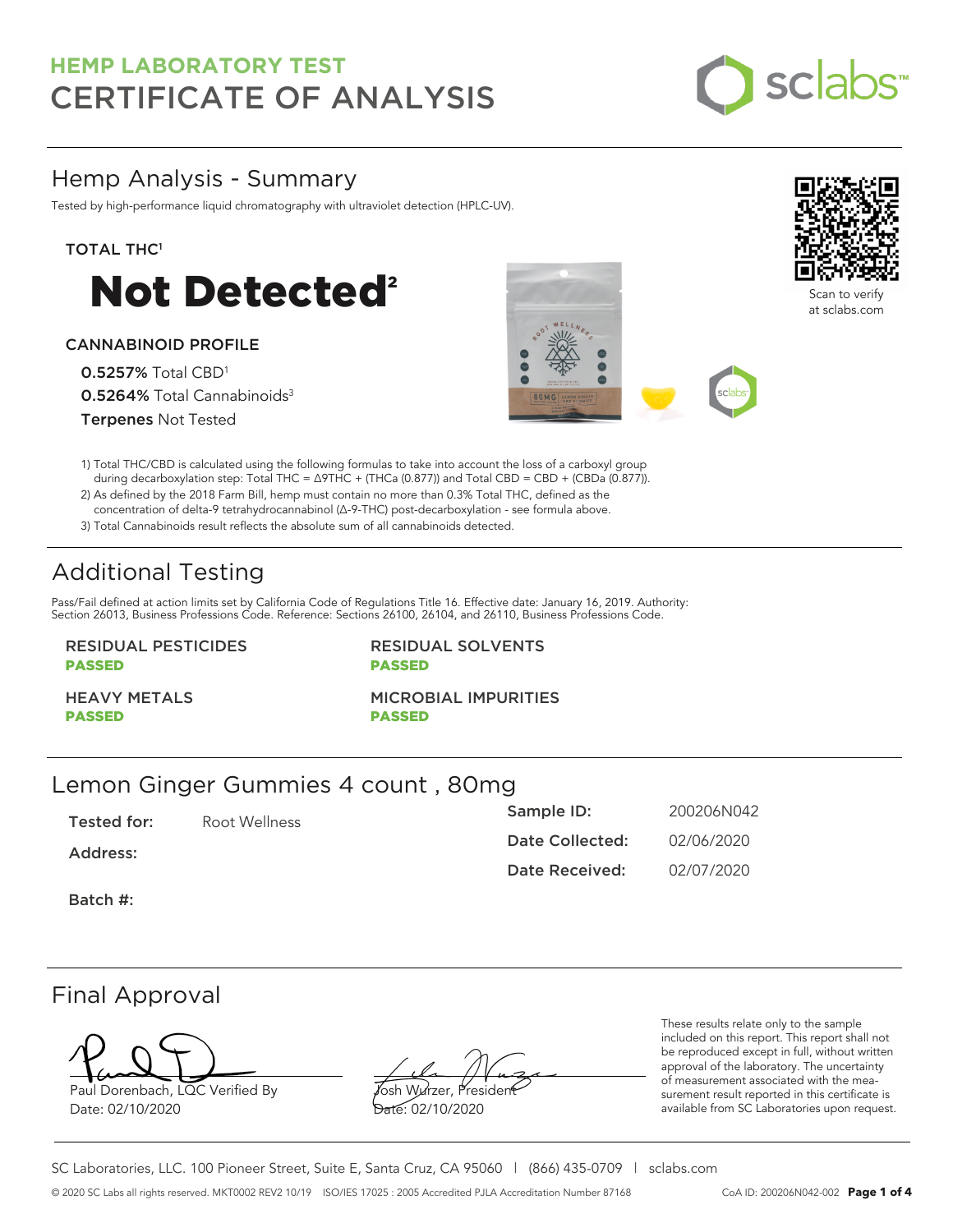

## **HEMP LABORATORY TEST** CERTIFICATE OF ANALYSIS

| Sample Name:      | Lemon Ginger Gummies 4 count, 80mg |
|-------------------|------------------------------------|
| LIMS Sample ID:   | 200206N042                         |
| Batch #:          |                                    |
| Source METRC UID: |                                    |
|                   |                                    |
|                   |                                    |
| Sample Type:      | Infused, Solid Edible              |
| Batch Count:      |                                    |
| Sample Count:     |                                    |
| Unit Mass:        | 15.2705 Grams per Unit             |
| Serving Mass:     |                                    |
| Density:          |                                    |

#### **Moisture Test Results**

Moisture

**Results (%)**

#### **Cannabinoid Test Results 02/08/2020**

Cannabinoid analysis utilizing High Performance Liquid Chromatography (HPLC, QSP 5-4-4-4)

| <b>A9THC</b><br>A8THC                                      | mg/g<br>ND<br><b>ND</b>  | %<br><b>ND</b><br><b>ND</b> | $LOD / LOQ$ mg/g<br>0.0009 / 0.003<br>0.0009 / 0.003 |
|------------------------------------------------------------|--------------------------|-----------------------------|------------------------------------------------------|
| <b>THCa</b>                                                | <b>ND</b>                | <b>ND</b>                   | 0.0009 / 0.003                                       |
| <b>THCV</b><br><b>THCVa</b>                                | <b>ND</b><br><b>ND</b>   | <b>ND</b><br><b>ND</b>      | 0.0004 / 0.001<br>0.0013 / 0.004                     |
| <b>CBD</b>                                                 | 5.257                    | 0.5257                      | 0.0009 / 0.003                                       |
| CBDa                                                       | <b>ND</b>                | <b>ND</b>                   | 0.0009 / 0.003                                       |
| <b>CBDV</b>                                                | 0.007                    | 0.0007                      | 0.0004 / 0.001                                       |
| <b>CBDVa</b>                                               | <b>ND</b>                | <b>ND</b>                   | 0.0003 / 0.001                                       |
| <b>CBG</b>                                                 | <b>ND</b>                | ND                          | 0.001 / 0.003                                        |
| CBGa                                                       | <b>ND</b>                | ND                          | 0.0008 / 0.002                                       |
| <b>CBL</b>                                                 | <b>ND</b>                | <b>ND</b>                   | 0.0021 / 0.006                                       |
| <b>CBN</b>                                                 | <b>ND</b>                | <b>ND</b>                   | 0.0009 / 0.003                                       |
| <b>CBC</b>                                                 | <b>ND</b>                | <b>ND</b>                   | 0.0011 / 0.003                                       |
| <b>CBCa</b>                                                | <b>ND</b>                | ND                          | 0.0015 / 0.005                                       |
| <b>Sum of Cannabinoids:</b>                                | 5.264                    | 0.5264                      | 80.384 mg/Unit                                       |
| Total THC (∆9THC+0.877*THCa)<br>Total CBD (CBD+0.877*CBDa) | <b>ND</b><br>5.257       | ND<br>0.5257                | <b>ND</b><br>80.277 mg/Unit                          |
| $\triangle$ 9THC per Unit<br>∆9THC per Serving             | Action Limit mg<br>110.0 | Pass                        | ND                                                   |

**Batch Photo**



SC Laboratories, LLC 100 Pioneer Street, Suite E Santa Cruz, CA 95060 (866) 435-0709 | sclabs.com

| Date Collected: | 02/06/2020    |  |
|-----------------|---------------|--|
| Date Received:  | 02/07/2020    |  |
| Tested for:     | Root Wellness |  |
| License #:      |               |  |
| Address:        |               |  |
| Produced by:    |               |  |
| License #:      |               |  |
| Address:        |               |  |
|                 |               |  |
|                 |               |  |

#### **Terpene Test Results**

Terpene analysis utilizing Gas Chromatography - Flame Ionization Detection (GC - FID)

|                     | mg/g                   | % | LOD / LOQ mg/g |
|---------------------|------------------------|---|----------------|
| 2 Bisabolol         | NT                     |   |                |
| 2 Pinene            | NT                     |   |                |
| 3 Carene            | NT                     |   |                |
| Borneol             | NT                     |   |                |
| 2 Caryophyllene     | NT                     |   |                |
| Geraniol            | $\overline{\text{NT}}$ |   |                |
| 2 Humulene          | NT                     |   |                |
| Terpinolene         | NT                     |   |                |
| Valencene           | NT                     |   |                |
| Menthol             | NT                     |   |                |
| Nerolidol           | $\overline{\text{NT}}$ |   |                |
| Camphene            | NT                     |   |                |
| Eucalyptol          | NT                     |   |                |
| 2 Cedrene           | NT                     |   |                |
| Camphor             | NT                     |   |                |
| (-)-Isopulegol      | NT                     |   |                |
| Sabinene            | NT                     |   |                |
| 27 Terpinene        | NT                     |   |                |
| <b>7</b> Terpinene  | NT                     |   |                |
| Linalool            | NT                     |   |                |
| Limonene            | NT                     |   |                |
| Myrcene             | NT                     |   |                |
| Fenchol             | NT                     |   |                |
| 2 Phellandrene      | NT                     |   |                |
| Caryophyllene Oxide | NT                     |   |                |
| Terpineol           | NT                     |   |                |
| 2 Pinene            | NT                     |   |                |
| $R-(+)$ -Pulegone   | NT                     |   |                |
| Geranyl Acetate     | NT                     |   |                |
| Citronellol         | NT                     |   |                |
| p-Cymene            | NT                     |   |                |
| Ocimene             | NT                     |   |                |
| Guaiol              | NT                     |   |                |
| Phytol              | NT                     |   |                |
| Isoborneol          | NT                     |   |                |
|                     |                        |   |                |

**Total Terpene Concentration:**

Sample Certification

California Code of Regulations Title 16 Effect Date January 16, 2019<br>Authority: Section 26013, Business and Professions Code.<br>Reference: Sections 26100, 26104 and 26110, Business and Professions Code.



Paul Dorenbach, LQC Verified By Date: 02/10/2020

Josh Wurzer, President Date: 02/10/2020

© 2020 SC Labs all rights reserved. MKT0002 REV2 10/19 ISO/IES 17025 : 2005 Accredited PJLA Accreditation Number 87168 CoA ID: 200206N042-002 **Page 2 of 4**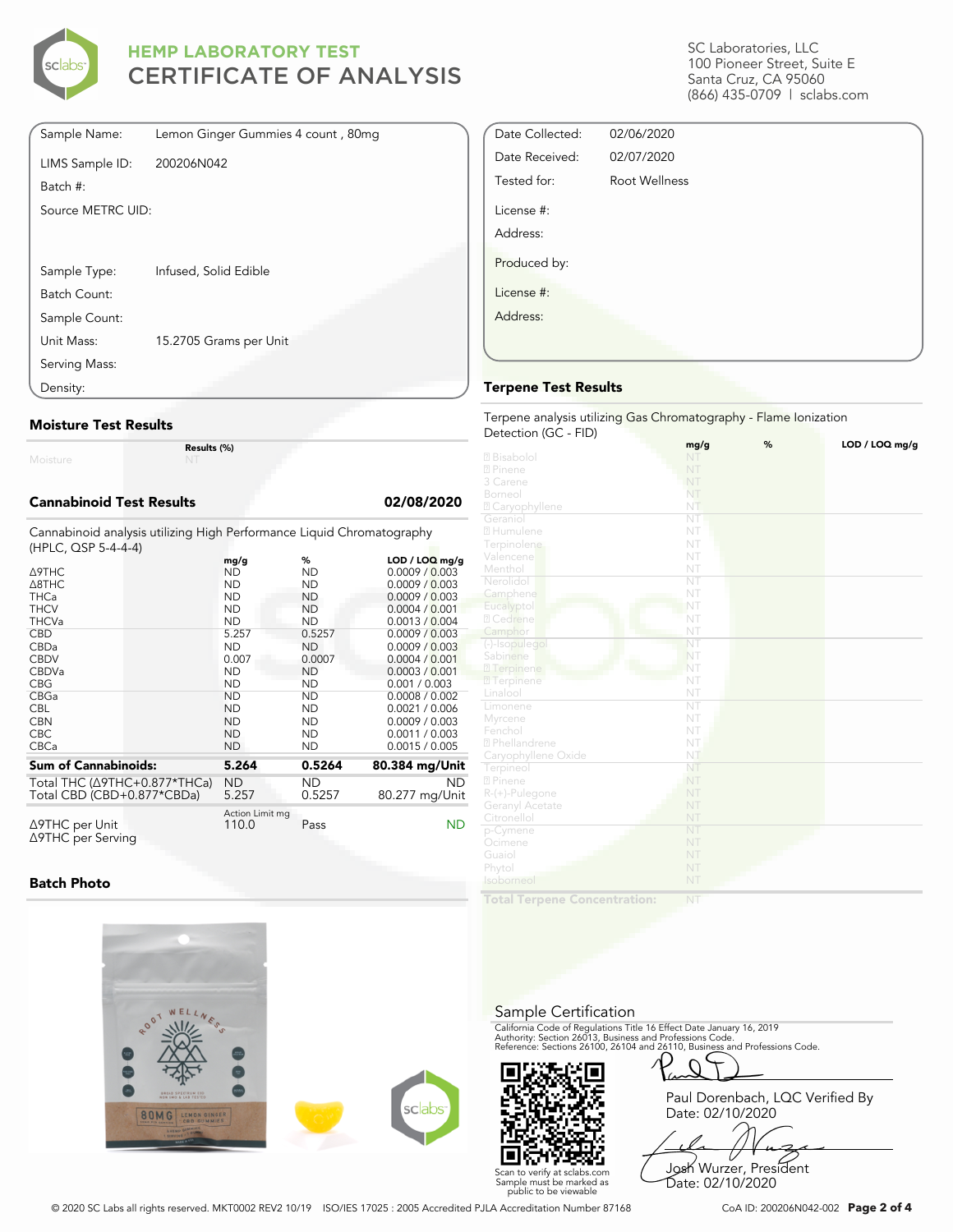

Density:

## **HEMP LABORATORY TEST** CERTIFICATE OF ANALYSIS

| Sample Name:      | Lemon Ginger Gummies 4 count, 80mg |
|-------------------|------------------------------------|
| LIMS Sample ID:   | 200206N042                         |
| Batch #:          |                                    |
| Source METRC UID: |                                    |
|                   |                                    |
| Sample Type:      | Infused, Solid Edible              |
| Batch Count:      |                                    |
| Sample Count:     |                                    |
| Unit Mass:        | 15.2705 Grams per Unit             |
| Serving Mass:     |                                    |

SC Laboratories, LLC 100 Pioneer Street, Suite E Santa Cruz, CA 95060 (866) 435-0709 | sclabs.com

| Date Collected: | 02/06/2020           |  |
|-----------------|----------------------|--|
| Date Received:  | 02/07/2020           |  |
| Tested for:     | <b>Root Wellness</b> |  |
| License #:      |                      |  |
| Address:        |                      |  |
| Produced by:    |                      |  |
| License #:      |                      |  |
| Address:        |                      |  |
|                 |                      |  |
|                 |                      |  |

#### **Pesticide Test Results - Pass 02/08/2020**

Pesticide and plant growth regulator analysis utilizing HPLC-Mass Spectrometry

| OPCCHOTICH Y      |      |                |                   |                      |
|-------------------|------|----------------|-------------------|----------------------|
|                   |      | Results (µg/g) | Action Limit µg/g | Reporting Limit µg/g |
| Abamectin         | Pass | <b>ND</b>      | 0.3               | 0.091                |
| Bifenazate        | Pass | <b>ND</b>      | 5.0               | 0.035                |
| <b>Bifenthrin</b> | Pass | <b>ND</b>      | 0.5               | 0.038                |
| <b>Boscalid</b>   | Pass | <b>ND</b>      | 10.0              | 0.023                |
| Etoxazole         | Pass | <b>ND</b>      | 1.5               | 0.022                |
| Imidacloprid      | Pass | <b>ND</b>      | 3.0               | 0.050                |
| Myclobutanil      | Pass | <b>ND</b>      | 9.0               | 0.044                |
| Piperonylbutoxide | Pass | <b>ND</b>      | 8.0               | 0.020                |
| Pyrethrins        | Pass | <b>ND</b>      | 1.0               | 0.036                |
| Spinosad          | Pass | <b>ND</b>      | 3.0               | 0.031                |
| Spiromesifen      | Pass | <b>ND</b>      | 12.0              | 0.015                |
| Spirotetramat     | Pass | <b>ND</b>      | 13.0              | 0.042                |
|                   |      |                |                   |                      |

#### **Mycotoxin Test Results**

| Mycotoxin analysis utilizing HPLC-Mass Spectrometry | Results (µq/kq) Action Limit µq/kq | LOD / LOQ ua/ka |
|-----------------------------------------------------|------------------------------------|-----------------|
| Aflatoxin B1, B2, G1, G2<br>Ochratoxin A            |                                    |                 |

Sample Certification

California Code of Regulations Title 16 Effect Date January 16, 2019<br>Authority: Section 26013, Business and Professions Code.<br>Reference: Sections 26100, 26104 and 26110, Business and Professions Code.



Paul Dorenbach, LQC Verified By Date: 02/10/2020

Josh Wurzer, President

Scan to verify at sclabs.com Sample must be marked as public to be viewable Date: 02/10/2020

© 2020 SC Labs all rights reserved. MKT0002 REV2 10/19 ISO/IES 17025 : 2005 Accredited PJLA Accreditation Number 87168 CoA ID: 200206N042-002 **Page 3 of 4**